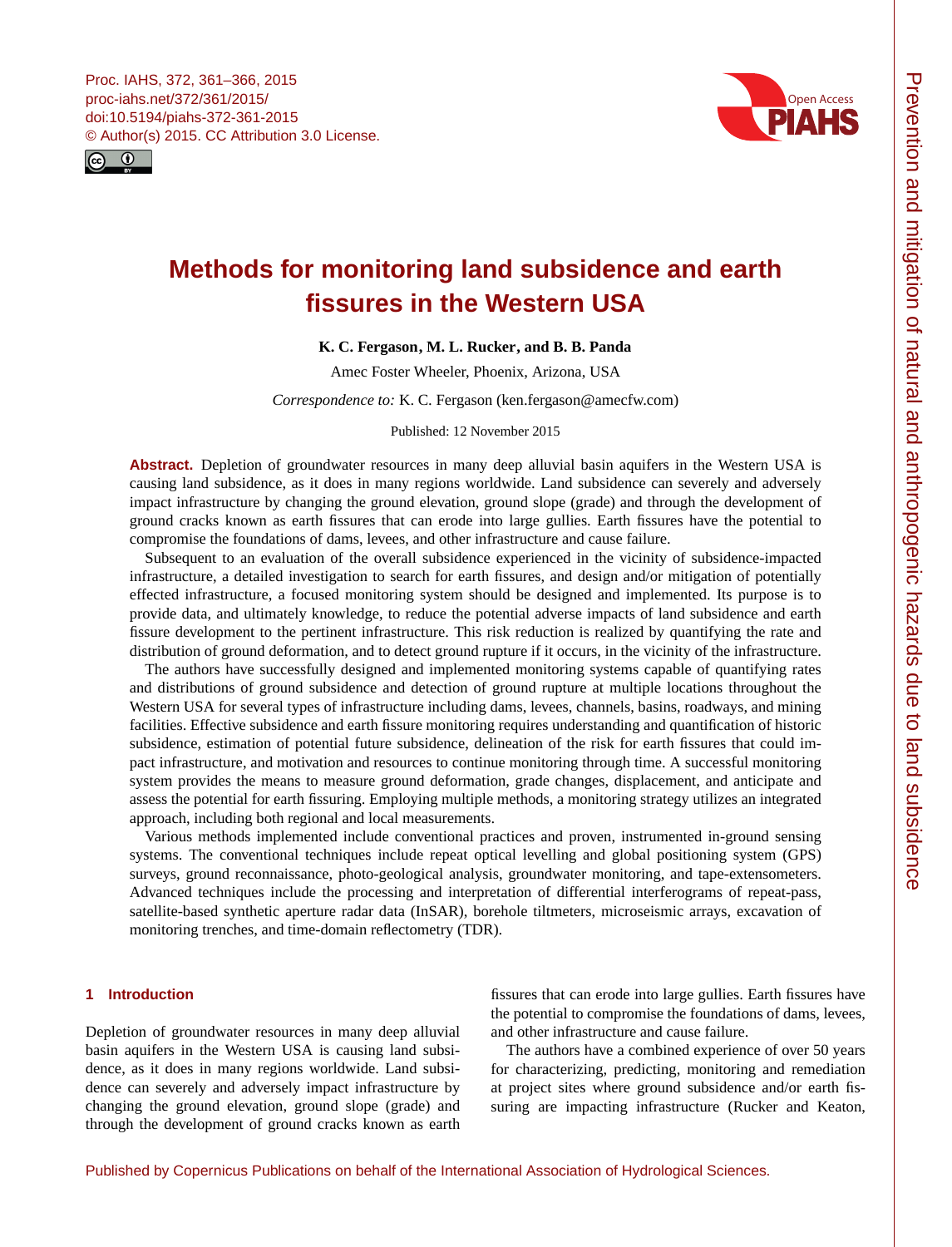1996, 1998; Keaton et al., 1998; Weeks et al., 2004; Weeks and Panda, 2004; Rucker and Fergason, 2004; Rucker and Holmquist, 2006; Rucker et al., 2008, 2013; Panda et al., 2013; Fergason et al., 2013, 2014). This includes a power generating plant in southeast Arizona where annual subsidence and earth fissure monitoring has been performed by the authors for over 20 years. The authors perform regular land subsidence and/or earth fissure related monitoring at over ten additional sites that include dams, levees, flood retarding structures, flood control basins and channels, a liquefied petroleum gas storage facility, large gold and copper mines, and at a brine cavern at risk for catastrophic collapse. The authors are currently involved in developing land subsidence and/or earth fissure monitoring for several additional projects, including the California High-Speed Rail network.

# **2 Monitoring methods**

Various methods implemented include conventional practices and proven, instrumented in-ground sensing systems. The conventional techniques include repeat optical levelling and global positioning system GPS surveys, ground reconnaissance, photo-geological analysis, groundwater monitoring, and tape-extensometers. Advanced techniques include the processing and interpretation of InSAR, borehole tiltmeters, microseismic arrays, excavation of monitoring trenches, and TDR. The sections below summarize land subsidence and earth fissure monitoring methods that have been deployed in the Western USA.

# 2.1 Survey

The use of survey techniques provides a means of forming a network for various instrumentation systems, with the approach being an effective method to monitor ground deformation. Due to the often gradual and small relative movements to be measured for ground subsidence, verification of accuracy is a critical aspect of this portion of the measurement program. Multiple survey techniques can be utilized: (1) conventional optical levelling techniques, (2) real-time kinematics (RTK), and (3) static GPS observations. When constructing survey monuments for the purpose of land subsidence monitoring, proper foundations must be achieved that prevent near-surface ground deformation associated with hydrocompaction of near-surface soils, near-surface settlement of soils and/or fill material, freeze-thaw cycles, and other seasonal near-surface ground deformation.

# 2.1.1 Optical levelling

Conventional optical levelling remains one of the most reliable and most economic methods for obtaining highly accurate elevation data at the scale that most land subsidence occurs. Relational elevation differences between dedicated survey monuments should be determined through the use of differential digital level loops, or conventional level techniques. When plausible, these measurements should be taken in relation to a stable bedrock benchmark, however it is often sufficient to observe relative differences without a direct tie to a stable point. Elevations measured by levelling should be expected to meet an accuracy of at least  $\pm 3$  mm and monument spacing needs to be planned to achieve that level of accuracy.

# 2.1.2 RTK GPS

RTK GPS methods are typically the quickest and most economical survey techniques available. However, RTK GPS survey techniques do not have the level of vertical accuracy as other survey techniques. Elevations measured by RTK should be expected to meet an accuracy of at least  $\pm 21$  mm at 95 % confidence ratio and monument spacing needs to be planned to achieve that level of accuracy.

# 2.1.3 Static GPS

Static GPS methods have the capability of obtaining horizontal and vertical positions with relatively high accuracy and can be utilized to measure both horizontal and vertical deformation due to land subsidence and earth fissuring. Maximum care in setup on monuments and measuring height of the instruments, should be observed. When practical, a permanent or dedicated mount for a GPS antenna may be used to reduce potential setup error. A minimum accuracy of  $\pm 5$  mm horizontal and  $\pm 20$  mm vertical should be achieved and monument spacing needs to be planned to achieve that level of accuracy. Achieving such accuracy using static GPS may require that each point, including bedrock or offsite reference, be occupied for 1.5 h or more with a minimum of 5 visible satellites.

# 2.2 Photo-geologic analysis

Traditional low-sun-angle (LSA) aerial photography lineament analysis for the purpose of searching for earth fissures was first described in detail by Beckwith et al. (1991) and can be utilized as a regular monitoring tool to assess changes in a subsiding landscape. These features include elongated earth fissure gullies, alignments of potholes and other small depressions, lineations in the vegetative cover, deflation features, and subtle linear ground features caused by shading. A lineament analysis alone is not sufficient, and the lineament analysis must be followed by a geological reconnaissance of photo-lineaments and a terrestrial search for earth fissures.

As technology has improved, traditional LSA aerial photography has been largely replaced by high-resolution digital aerial imagery. The authors have previously assessed the use of both imagery types and determined that digital HRD imagery provides a comparable level of analysis to that provided by LSA photography (AMEC, 2013). The use of digital imagery has added benefits in that it photo-geologic lin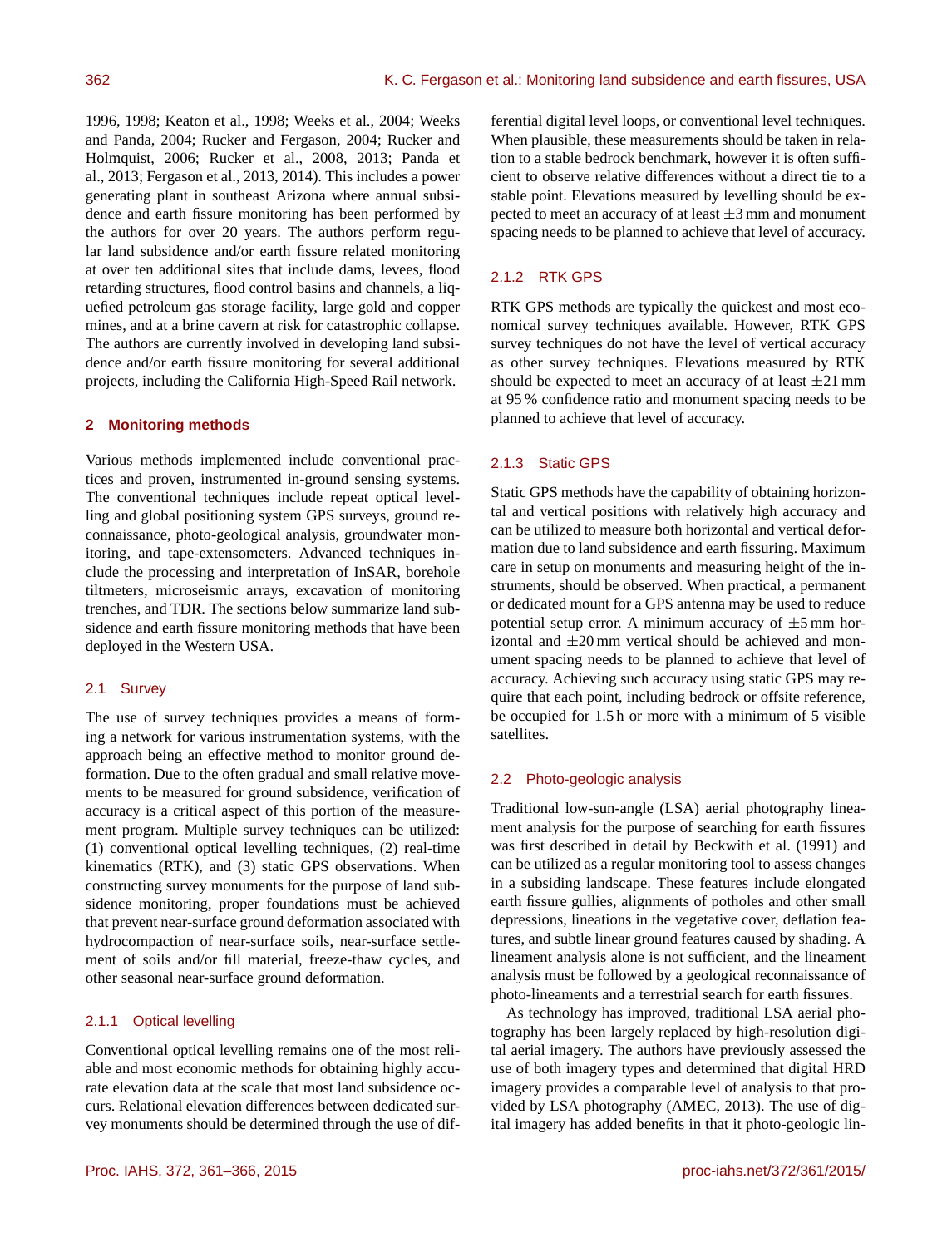eament analyses can be performed at a lower cost and in a shorter timeframe.

The primary limitations of photo-geological lineament analysis for earth fissure searches and for use as a monitoring tool derive from the coverage and quality of the remote sensing data used for the analysis and the condition of the terrain analysed. Poor-quality remote sensing data and/or data that do not completely cover the area of interest limit the ability to conduct the analysis. Additionally, even if high-quality remote sensing data are available for the area of interest, limited temporal coverage can also limit the effectiveness of the analysis.

The condition of the analysed terrain can also significantly impact the effectiveness of the analysis. Agriculture, urbanization and other large-scale human development can obscure the ground and severely limit the effectiveness of the analysis. Other human disturbances such as off-road vehicles and historical roads can have significant impact on the terrain. Animal activity from wildlife and domestic stock such as cattle can also create significant ground disturbance. Additionally, annual and perennial vegetation can obscure lineaments. Soft, cohesionless shallow soil profiles have the ability to prevent the expression of earth fissures at the surface. Additionally, in areas where sediment is deposited by wind and/or water (such as upstream of an embankment), signs of earth fissuring may be obscured. If an earth fissure does not have a surface expression, it is unlikely that a photogeological lineament analysis would identify it.

### 2.3 Geologic mapping/reconnaissance

Regular visual ground inspection is important part of a monitoring program. The inspections should be performed by an experienced person walking the project area looking for cracks, potholes or other features which may indicate earth fissuring. Visual inspections should be performed as close in time as practicable to the other field measurements included in the monitoring program. Inspections should also be performed after major storm runoff events. Locations and descriptions of cracks, potholes and other erosional features should be documented with sketches, maps and photographs as appropriate, including locations, dimensions and orientations. The appropriate level of background work should be completed before commencing field work. This includes review of InSAR and the completion of the photo-geological analysis. Additionally, an extensive data review of all relevant reports and publications, groundwater data, survey data and remote sensing data should be performed prior to the field work.

Special care should be taken in areas where giant desiccation cracking occurs. Differentiating between giant desiccation cracks and earth fissures requires experience and additional investigation such as seismic refraction profiling and trench excavation with detailed logging.

The primary limitations to the method involve impacting the ability to observe. Annual and perennial vegetation cover can limit the ability to see signs of ground cracking. Disturbance by human activity and/or livestock and wildlife can also limit the amount of observation possible. When the ground is high in moisture content, subtle signs of ground strain such as small ground cracks may not be visible.

Other limitations and uncertainties of the method are rooted in the competency of the investigation itself. The investigators must correctly interpret the background information, InSAR and other imagery, and photo-geological results to identify the areas in need of investigation. It is critical that personnel performing the investigation have previous experience in geological reconnaissance of photo-lineaments and terrestrial search for earth fissures due to the often subtle nature of important features.

# 2.4 Groundwater monitoring

The collection of regional groundwater levels from available sources is an important component of monitoring for land subsidence and earth fissures. Understanding the groundwater trends allows for greater understanding of local and regional ground deformation trends and can aid in predicting where future deformation may occur.

### 2.5 Tape extensometers

Tape extensometers can be utilized to measure horizontal displacement between two or more points with a measurement precision of  $\pm 0.01$  mm. Tape extensometer arrays utilized as part of a monitoring system can quantify the rate of deformation at a known earth fissure or can be utilized to monitor for the potential development of a new earth fissure in an area that is considered to have a high likelihood for future fissure formation. Quadrilateral arrays can be utilized to understand deformation in greater detail and determine if shear deformation is occurring.

The tape extensometer should be operated in accordance with the manufacturer's instructions, including proper tensioning and recording of ambient temperature. Grass, weeds and other possible obstructions to the tape should be cut or removed before performing readings. The author's experience with tape extensometers has shown that measurements taken during a windy day are not as accurate as those taken on calm days.

Greater horizontal movements are anticipated in a transverse direction across fissures or the trend of nearby photolineaments, and negligible movements are anticipated normal to the linear array. Thus, inherent checks of tape extensometer calibration and operation should be performed on the readings parallel to fissures as part of each measurement cycle.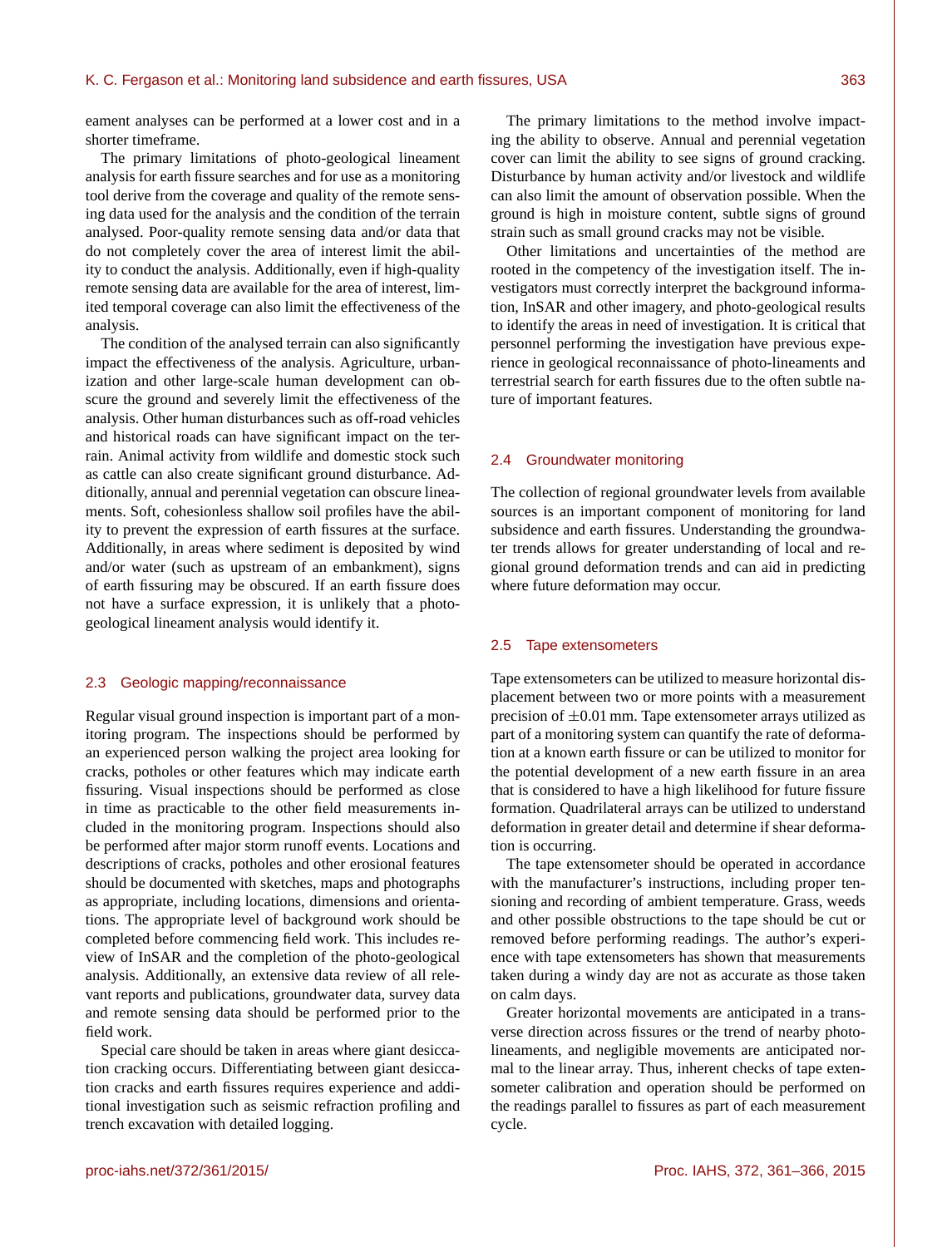### 2.5.1 Rod extensometers

In addition to tape extensometer, experimental rod extensometers have been utilized by the authors with mixed success to monitor earth fissure at one location in Central Arizona (AMEC, 2010). Two rod extensometer arrays, each straddling a previously identified earth fissure, were installed. Each rod extensometer array consists of a 72 cm diameter instrument vault that houses a reference table embedded in concrete which is founded approximately 3 m below existing grade within stable Pleistocene-age soils. Three 46 cm diameter companion end-anchor encasements are also founded on Pleistocene-age soils. The spacing between each instrument vault and its three companion end anchors is approximately 12, 18 and 30 m, with the fissure positioned between the 12 and 18 m anchors. The intent of positioning the fissure between the 12 and 18 m anchors was to provide an opportunity to segment the monitoring to assess local displacement within close proximity of the fissure and at some distance away. The third anchor at 30 m added a redundancy to the monitoring system and allowed for measurement of displacements over a greater distance away from the fissure. Horizontal measurements of ground displacement at previously identified earth fissure locations should be performed by measuring changes in rod position using a depth micrometer and the reference table measurement apparatus.

# 2.6 InSAR

The use of repeat-pass InSAR to characterize the distribution and rate of regional ground subsidence is of profound significance in monitoring and managing the risks associated with ground subsidence and earth fissuring. The principal of interferometry is described by Gabriel and Goldstein (1988) and there are numerous examples of applying the InSAR methodology to characterizing land subsidence where Hoffmann et al. (2001) and Panda et al. (2013) provide good examples. Interferometry has the ability to detect and quantify minute changes in the elevation of terrain by comparing phase variances of satellite-based, side-looking radar data between orbits of a similar trajectory. InSAR is used to detect the rate and distribution of subsidence occurring in an area over the time periods covered by InSAR imagery. Several InSAR-based methodologies exist and may be useful to a given site depending on site conditions and available data. These methodologies include traditional 2-pass InSAR, stacked 2-pass InSAR interpretations, and various persistent scatter (PS) InSAR methods and algorithms. In the arid western regions of the USA, traditional 2-pass InSAR is often the most effective method.

InSAR data can be analysed by direct observation of interferograms, cross-sectional presentation of vertical change, and interactive three-dimensional presentation with contouring. These analyses can be used in a variety of ways, such as to support lineament analysis and reconnaissance, to compare with survey data, and to be used as a calibration tool for subsidence modelling. InSAR data analysis is particularly useful for assessing changes in the location or rate of regional ground deformation and to help refine characterization of bedrock/alluvial interfaces and general lithologic variations in the deep alluvium (Rucker et al., 2008; Weeks and Panda, 2004). Results from InSAR will depend on the site's terrain, ground and vegetation conditions, and sources of potential ground disturbance due to cultural interference such as agriculture or construction site grading.

# 2.7 Borehole tiltmeters

Borehole tiltmeters (BTMs) can be utilized to monitor ground deformation, particular when large infrastructure is involved and when large-scale failure is a concern. The authors are involved in a project that utilizes borehole tiltmeters as a major monitoring component at the location of a brine cavern with a potential to catastrophically fail and form a large sinkhole (AMEC, 2014). BTMs measure the angle of movement from the horizontal position in microradians (µrad) and deliver the data collected to the onsite monitoring computer that is part of integrated early warning system.

### 2.8 Microseismic array

The deployment of a microseismic array can be a useful monitoring tool in some subsiding environments. The authors involved in a project that utilizes a microseismic array as a monitoring component at the location of a brine cavern with the potential to catastrophically fail and form a large sinkhole (AMEC, 2014). The microseismic array consists of the deployment of highly sensitive geophones that collect the acoustical signals generated by microseismic activity, or ground vibration, in and around the brine cavern. Each borehole microseismic array consists of four geophones or sensors, including three uniaxial geophones and one triaxial geophone. The system is designed to monitor seismic activity and local fracturing of rockmass at the site and the system's data processing routines are fully automated. Microseismic detection is based on an array of geophones instrumented at key locations. P waves and s waves are processed, and the system can automatically alert when wave amplitudes exceed set thresholds. The system transmits information from MS event signals as a voltage to a seismic recorder, which synchronizes the data with a GPS component and converts the data to a seismic signal. Processing software assigns a location and magnitude to each locatable microseismic event.

## 2.9 Monitoring trenches/platforms

At locations where regular inspections occur to identify signs of potential earth fissure activity, specifically designed monitoring trenches or platforms can be designed to facilitate the observation process. The intent of such a system is to provide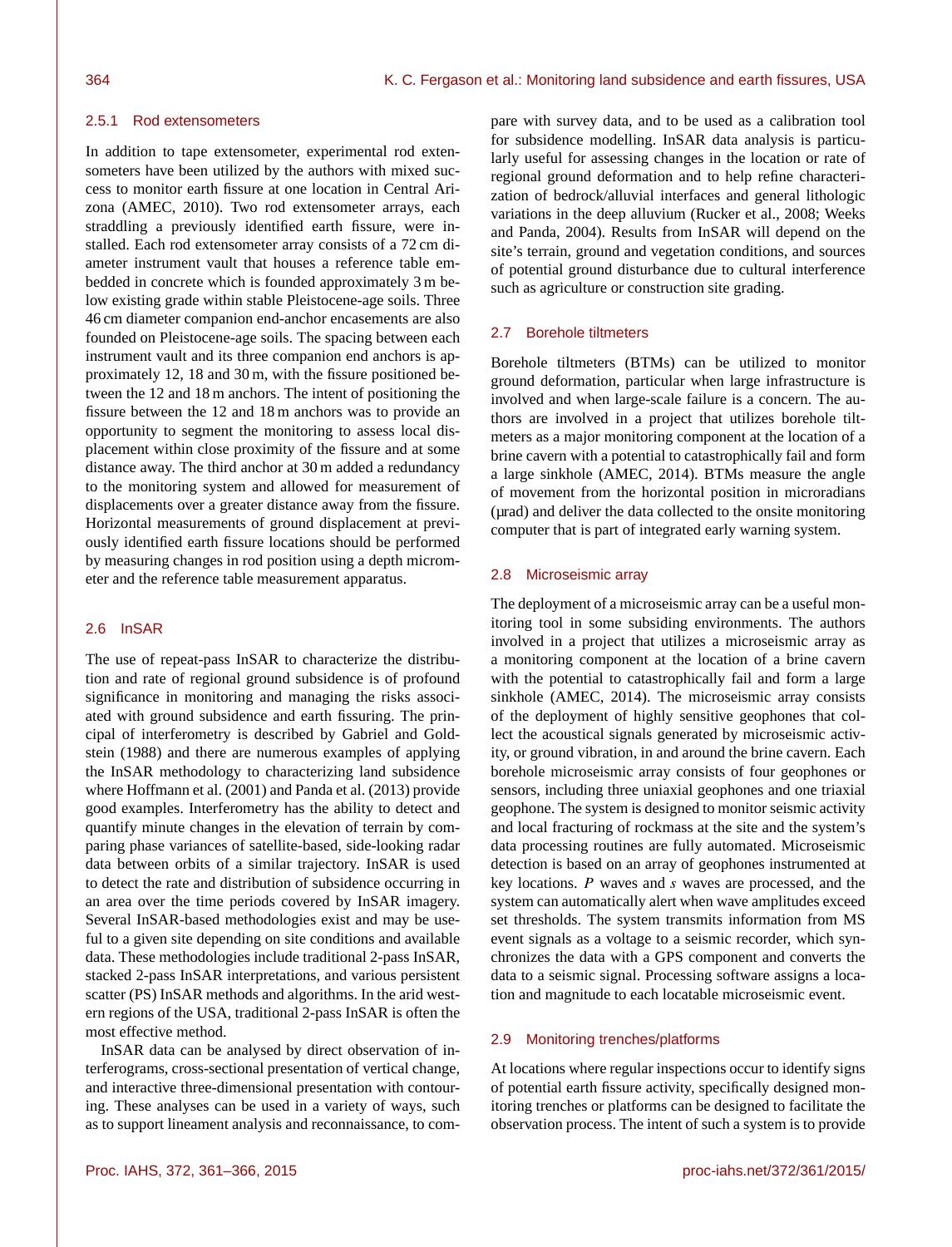visible access to a surface where ground cracking associated with earth fissures would be more easily observable if it were to develop. This may be in the form of permanent trenches that are excavated to a more cemented soil horizon or in the form of a large cleared area of ground. The authors annually monitor a site that includes two large monitoring trenches for this purpose. Care needs to be taken in regards to drainage of the trenches, growth of vegetation and other disturbances.

### 2.10 Time-domain reflectometry

TDR utilizes uses a pulsed electromagnetic signal along a coupled coaxial cable to detect reflected changes resulting from deformation. The authors have deployed a TDR system at two sites with the goal of utilizing it as an earlywarning and monitoring tool for discrete ground deformation related to ground subsidence and earth fissuring (AMEC, 2006, 2010). Both travel time and signal strength are measured. Travel time is used to determine position, with signal strength being an indication of the severity of the deformation. Signal strength is an approximate measure of deformation, therefore the TDR instrumentation should be viewed as a means to detect but not fully quantify deformation. The TDR system was designed such that should sufficient ground deformation occur to create a crack in the cemented soils, that crack would transmit itself through the controlled lowstrength material (CLSM) that the cable is encased in and be detected by a signal sent through the TDR cable. While the TDR system has proven effective in detecting cracks that form in the CLSM backfill material, it has proven to be more sensitive than anticipated. Cracks detected have been the result of shrinkage cracking within the CLSM material and not the cemented soils. The system was abandoned after several years due to the sensitivity to shrinkage cracks within the backfill material.

# 2.11 Other methods

Other methods that are often utilized to monitor land subsidence include borehole extensometers and permanent GPS stations that are widely utilized by groups such as the United States Geological Survey (LSCE et al., 2014; Galloway et al., 1999; Poland and Lofgren, 1984). These methods often provide highly accurate point-source data, however the cost of systems is often prohibitive for most applications.

Monitoring for specific types of infrastructure can allow for other methodologies to be applied to land subsidence and earth fissuring monitoring. These could include techniques utilized to monitor pipelines, sonar-based methodologies, Li-DAR, techniques such as on-train instrumentation for rail infrastructure, and others. Additionally, it anticipated that many monitoring methods will become drone-based as the drone technology continues to develop.

### **3 Conclusions**

The authors have successfully designed and implemented monitoring systems capable of quantifying rates and distributions of ground subsidence and detection of ground rupture at multiple locations throughout the Western USA for several types of infrastructure including dams, levees, channels, basins, roadways, and mining facilities. Effective subsidence and earth fissure monitoring requires understanding and quantification of historic subsidence, estimation of potential future subsidence, delineation of the risk for earth fissures that could impact infrastructure, and motivation and resources to continue monitoring through time. A successful monitoring system provides the means to measure ground deformation, grade changes, displacement, and anticipate and assess the potential for earth fissuring. Employing multiple methods, a monitoring strategy utilizes an integrated approach, including both regional and local measurements.

Various methods implemented include conventional practices and proven, instrumented in-ground sensing systems. The conventional techniques include repeat optical levelling and GPS surveys, ground reconnaissance, photo-geological analysis, groundwater monitoring, and tape-extensometers. Advanced techniques include the processing and interpretation of differential interferograms of repeat-pass, InSAR, borehole tiltmeters, microseismic arrays, excavation of monitoring trenches, and TDR.

### **References**

- AMEC (AMEC Earth & Environmental): TDR Trench Investigation and cable Installation Report, McMicken Dam Post Design Completion, Prepared for the Flood Control District of Maricopa County, Arizona, Contract FCD 2004C068, Work Assignment No. 1, 11 April 2006.
- AMEC (AMEC Earth & Environmental, Inc.): McMicken Dam Instrumentation & Monitoring Plan (Revision 2), Prepared for the Flood Control District of Maricopa County, Arizona, Contract FCD 2008C016, Work Assignment No. 8. AMEC Job No. 09- 117-01038, 18 June 2010.
- AMEC (AMEC Earth & Environmental, Inc.): Subsidence and Earth Fissure Risk Zoning Report, Final Design Level Geohazard Investigation, McMicken Dam, Prepared for the Flood Control District of Maricopa County, Arizona, Contract FCD 2011C005, Work Assignment No. 4, 28 February 2013.
- AMEC (AMEC Earth & Environmental, Inc.): Final Feasibility Study, I&W Brine Cavern, Carlsbad, New Mexico, Prepared for the Oil Conservation Division, New Mexico Energy, Minerals, and Natural Resources Department, available at: [ftp://164.](ftp://164.64.106.6/Public/OCD/Documents/I&W Brine Cavern Project/I&W Brine Cavern Project - Feasibility Study Final/I&W Feasibility Study_Final_081114.pdf) [64.106.6/Public/OCD/Documents/I&WBrineCavernProject/](ftp://164.64.106.6/Public/OCD/Documents/I&W Brine Cavern Project/I&W Brine Cavern Project - Feasibility Study Final/I&W Feasibility Study_Final_081114.pdf) [I&WBrineCavernProject-FeasibilityStudyFinal/](ftp://164.64.106.6/Public/OCD/Documents/I&W Brine Cavern Project/I&W Brine Cavern Project - Feasibility Study Final/I&W Feasibility Study_Final_081114.pdf) [I&WFeasibilityStudy\\_Final\\_081114.pdf,](ftp://164.64.106.6/Public/OCD/Documents/I&W Brine Cavern Project/I&W Brine Cavern Project - Feasibility Study Final/I&W Feasibility Study_Final_081114.pdf) August 2014.
- Beckwith, G. H., Slemmons, D. B., and Weeks, R. E.: Use of Low-Sun Angle Photography for Identification of Subsidence Induced Earth Fissures in Land Subsidence, in: Land Subsidence, edited by: Johnson, A. I., Proceedings of the Fourth International Sym-